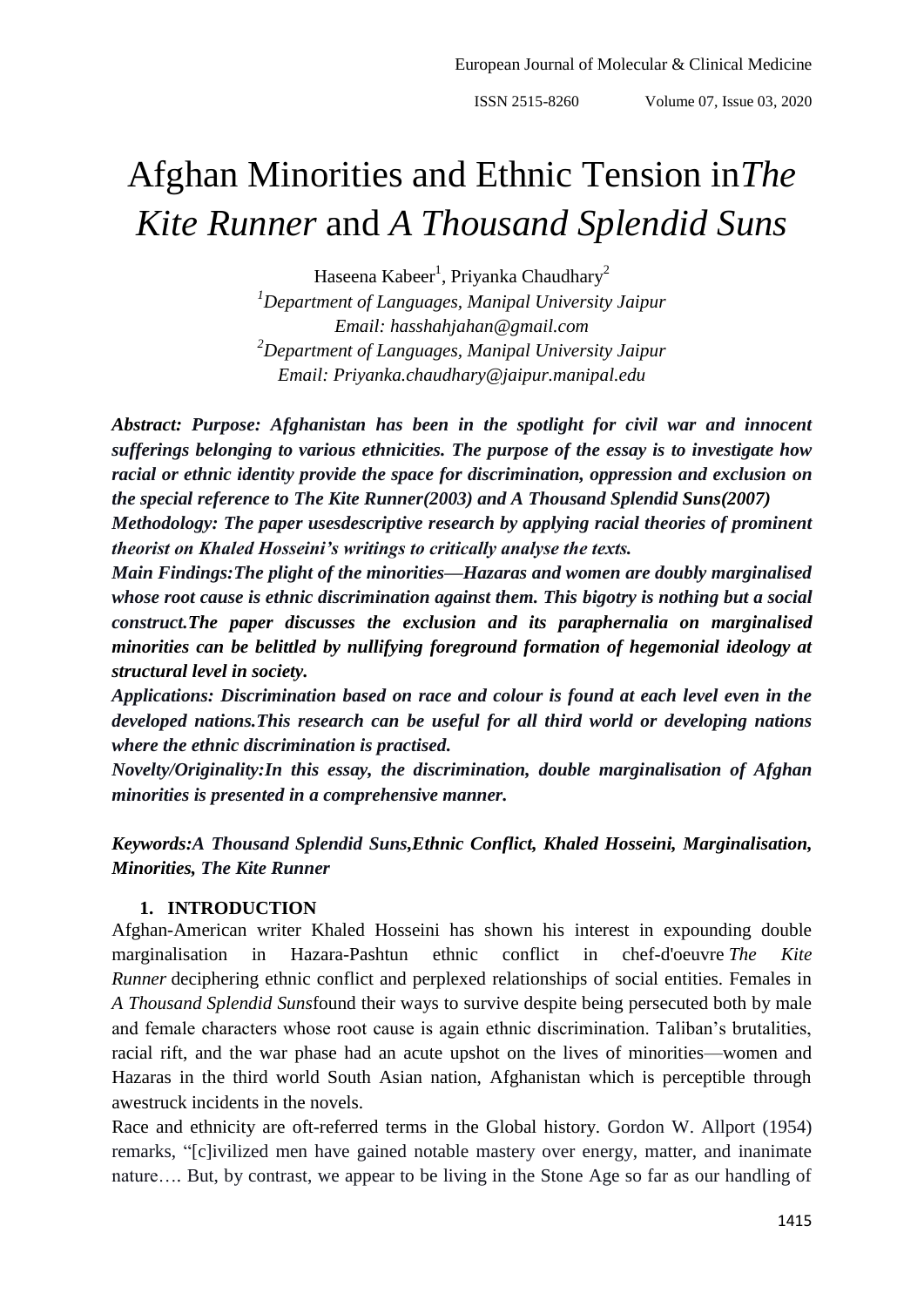ISSN 2515-8260 Volume 07, Issue 03, 2020 human relationships is concerned" (pp. 6). Race was identified on the basis of one's skin colour and facial features. Racism is a bitter reality which is found across time and space in some or the other form. Ethnicity, the subcategory of racism, is based on cultural differences among people of a nation-state which is also one's cultural identity. The impact of apartheid, in the fictional world of Hosseini, generates the mind-boggling questions in the mind of readers. As per many researchers Afghanistan is an ethnocentric and more gender biased country.The supreme races, earlier, who were the Europeans with fair skin tone started considering other races as inferior and barbaric. Racism was fairly evident in Afghanistan when Soviet troops invaded it and divided humankind into four categories that included:

―First race (which is considered as very blond (Northern Europe)

Second race (Copper Red America)

Third Race (Black Senegambia)

Fourth Race, Olive Yellow (India)" (Kant, 1775).

Herbert Spencer's idea of *Social Darwinism*, the 'survival of the fittest' and 'extermination of the weaker ones' also justify the social hierarchy. W.E.B. Du Bois' method expounded in the*The Souls of Black Folk* (1903) became a classic in American literature that presented how the racial prejudices consent a physiological sway on every individual. He specified the bearing that the blacks will always see themselves as inferior and slaves and the only reason behind it was that they see themselves only through the eyes of whites. He called this as ‗double consciousness', the same as viewed in Fanon's *Black Skin, White Mask*. Russell Ferguson states:

―There is no need to hear your voice, when I can talk about you better than you can speak about yourself […] Only tell me about your pain […] Re-writing you, I write myself a new. I am still author, authority, I am still the colonizer, the speaking subject, and you are now at the center of my talk."(1990). "Thave never worked on race and ethnicity as a kind of subcategory; I have always worked on the whole social formation which is racialized"  $-$ Stuart Hall.

## **2. MARGINALISED MINORITIES IN HOSSEINI'S TEXTS**

Hosseini's characters in his novels are a mirror images of miseries. Hassan's rape by Assef and the mute witnessing of his friend Amir, his assassination by the Taliban, and the pathetic life of Mariam and Laila exemplify how the minorities tend to survive. Theyrepresent not only the ethnic conflicts but also the after-effects of war on all humans specifically the minoritiescomprising the women and subjugated groups. Hosseini's narration of Afghanistan includes Afghan culture, politics, hierarchical traditions, ethnic disparities, and the pathetic condition of women and Hazaras. Amongst the ethnic communities populating the Afghan country, the Pashtun is the largest and dominant, who speak Pashto and follow the *Pashtunwali*code of conduct of integrity which a Pashtun has to follow till death. Each Pashtun has to follow this code of*Pashto* language. Hazaras, on the other hand,constitute a minority community which has been dominated politically, socially, and economically through the ages. The trees are laden with pomegranates, and markets full of shops and customers which allegorically and symbolically mark prosperity, harmony, and happiness in their community-relations.However, during this prosperity, Hassan, a Hazara, ends up as a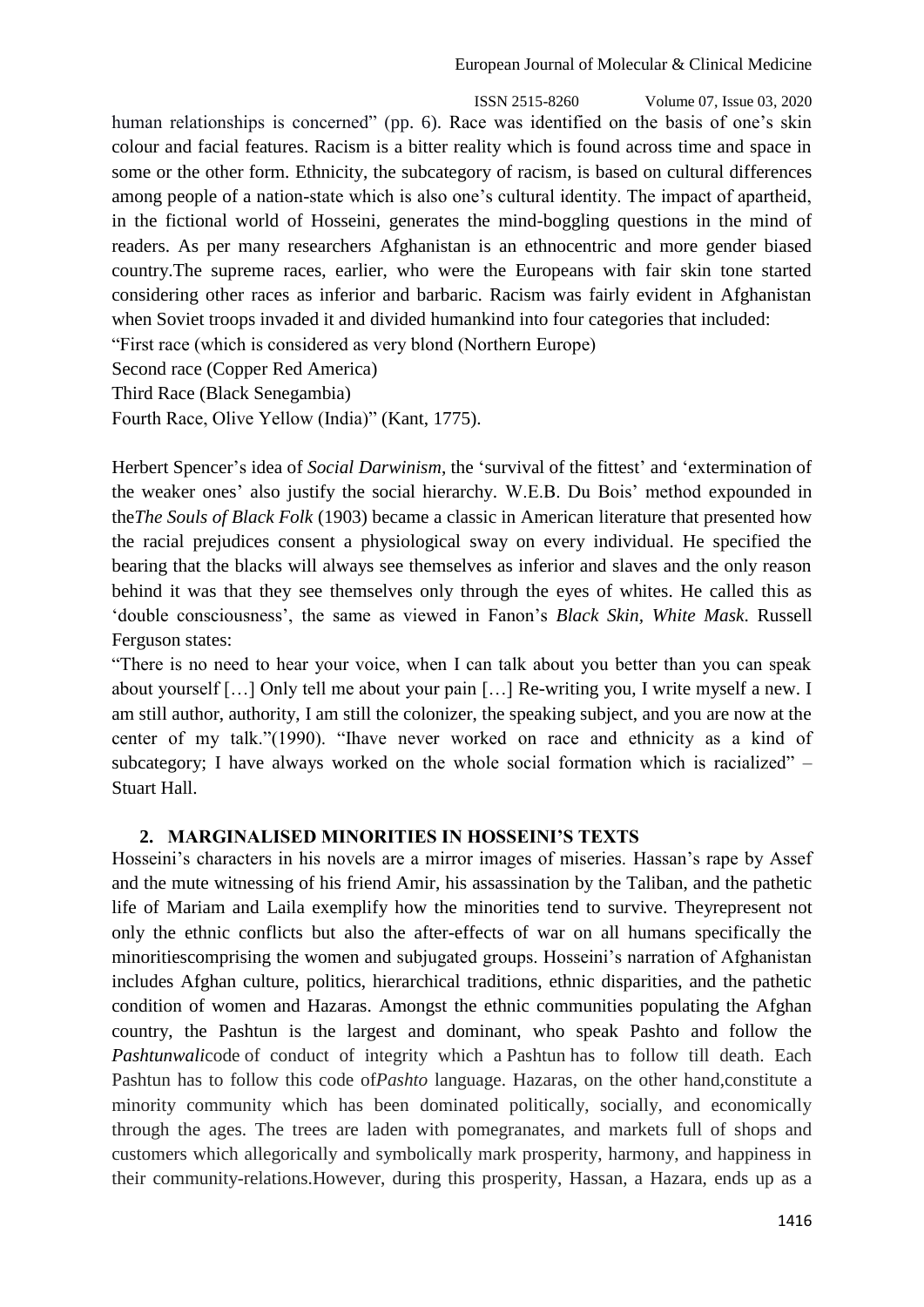ISSN 2515-8260 Volume 07, Issue 03, 2020 subservient slave who spends his life only in making Amir, a Pashtun, happy even by putting his own life at stake.

Hosseini's*A Thousand Splendid Suns* portrays thirty years of Afghanistan through the narratives of women. He insistently unveils the discrimination to which womenfolk have beensubjected to since the 1960s, supposedly the golden era when women enjoyed more freedom and professional liberty. Mariam and Laila are brought together by fate and compelled to live under a roof as the wives of the elderly man, Rasheed. But here, they develop a mother-daughter relationship for resisting against male dominance. The transformation of the innocent young Mariam into a self-sacrificing strong woman subverting the phallocentric norms,

Amir in *The Kite Runner* elaborates upon a Pashtun woman whom she met in San Jose street, thick black eyebrows, her elegantly curved nostrils, and walnut brown eyes covered by using cooled lashes. She is Soraya Taheri, daughter of IqbalTaheri, and a Pashtun. The identifiable physical features prove that the girl is a Pashtun descendant who has brown eyes and a hooked nose.Mariam in *A Thousand Splendid Suns* depicts "a handsome little boy, with a slim nostril, brown hair, and dark, slightly sunken eyes" she noticed in a photo of Rasheed's departed son named Yunus, a Pashtun in Rasheed's room.There are many instances in the novels where the Hazaras are treated like peripheral beings. The reason is that they are Shi'a Muslim and are immigrants and outsiders. Right from the beginning, they were employed as cooks or labourers, slaves who were deprived of the right of education and even right to life.Pashtuns are Sunni Muslim.

Afghanistan has always been arbitrated by numerous incidents like the Soviet invasion, civil wars, Taliban regime and ethnic conflicts. Ethnicity comes from the Greek word *ethos*, and it may relate to distinctive featuresofa particular culture which may vary from other in terms of food, clothes, looks or traditions. It includes a shared cultural identity where a group of people follow a particular way of culture.

Numerous forms of violence faced by Afghan children, women, minorities, especially ethnic lower groups, are portrayed thoroughly in the novels. Hassan somehow becomes the victim of the bullies and finally could not escape rape at the hands of Assef, the descendant of a Pashtun father and a German mother. As a victimised, Hassan faces all forms of hideous violence—physical, sexual, emotional, and psychological. As the perpetrator himself, Assef reveals his ethnic superiority by making sardonic comments over Ali's limp and Hassan's flat nose features which resemble the characteristics of the Chinese. The Hazarasare, owing to their physical features, depicted as the Mongolian progeny. For Assef, the Hazaras are the mice-eaters who do not belong to their community. Ali and Hassan are called *Babalu, or Boogeyman* for being Hazaras.

Some had taken to calling him Babalu, or Boogeyman."Hey, Babalu, who did you eat today?" they barked to a chorus of laughter. "Who did you eat, you flat-nosed Babalu?"(Hosseini, 2003, p. 8)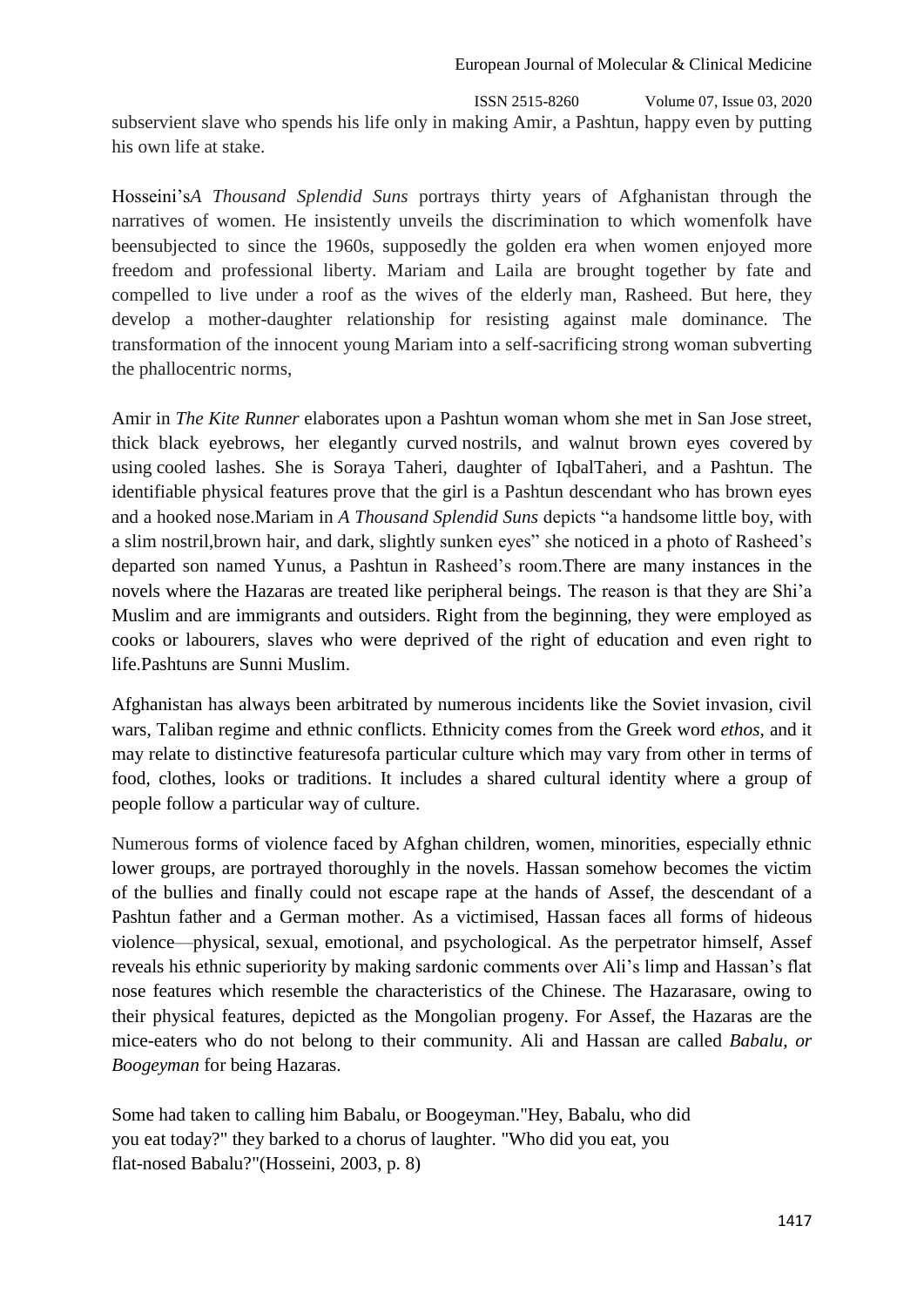ISSN 2515-8260 Volume 07, Issue 03, 2020

This is how Hosseini describes Hassan in the novel: "[S]unlight flickering through the leaves on his almost perfectly round face." It describes how Hassan(Hazaras) looks like. He has "perfectly round face" for a child. He has" a face like a Chinese doll" (Hosseini, 2003, p. 3) along with his other physical features like having a flat-nose, slanted eyes, and low-seat ears.

### **3. CONDITION OF HAZARAS AND WOMEN UNDER TALIBAN REGIME**

The Taliban autonomy imposed a set of rules on the Afghans, and their mode of operation was exactly like the Nazis. The Taliban worsened the situation as itbelonged to the Pashtun community, and,belonging thus to a superior race, they took everything under their control. As a Taliban, Assef's brutalities are horrifying in its exultant manner, particularly when this non-religious man all of a sudden turns very obsessive and moves on with his cleansing mission—slaughtering Hazaras, stoning adulterers, raping children, and whipping women. A mission, he calls, of nation-building which is actually a gross misuse of power, the ability to strike fear in others, especially in the weaker ones. Violence is experienced both by the perpetrators and the victims, and, in the process,transforms both of them. The Hazaras— Hassan, Mariam, Laila, Nana, Sanubar, Sohrab, Ali, are victimised by the Pashtuns—Assef, Amir, Baba, Rasheed, Jalil and, prominently, by the Taliban. As Assef says: "Afghanistan is the land of Pashtuns. It always has been, always will be. We are the true Afghans, the pure Afghans, we are ... not this Flat-Nose here" (Hosseini, 2003, pp. 35).

The Taliban fundamentalists enforced segregation of the sexes by confining their duties and codes of conduct everywhere. As a part of this fanaticism, most of the general hospitals treated only men. Only a limited number of hospitals, that too in far-off areas with scarce medical facilities, treated women. Laila is in labour and she has to undergo the caesarian operation without anaesthesia. Even inside the operation theatre, the lady doctor is not allowed to remove her *burqa*. Taliban guards are put on surveillance inside the hospitals like Foucauldian Panopticon. The incidents described by Hosseini here are not entirely fictional. They were inspired from the real-life incidents.

The people who had heaved a sigh of relief at the Soviet withdrawal found Shari'a laws more suffocating. After takeover by the Mujahideen, the condition of women deteriorated with time and change of regime. In the entire history of Afghanistan, women were not treated as badly as they were during the Taliban fundamentalist regime. Through Shari'a, they created a system which confined women's status and debased it to the level inanimate objects,in a way'objectified' ...her wings are cut and then she is blamed for not knowing how to fly."—Simone de Beauvoir, The Second Sex. Their entire world was confined within the boundaries of their homes thereby valuing them only as a procreating device, and if they wanted to earn pennies to get bread for children, they had to accompany a male relative. Women without any male member in the family often succumbed to starvation. The Taliban instructed women that, "You will not, under any circumstance, show your face. You will cover with burqa when outside. If you do not, you will be severely beaten "(Hosseini, 2007, p. 271).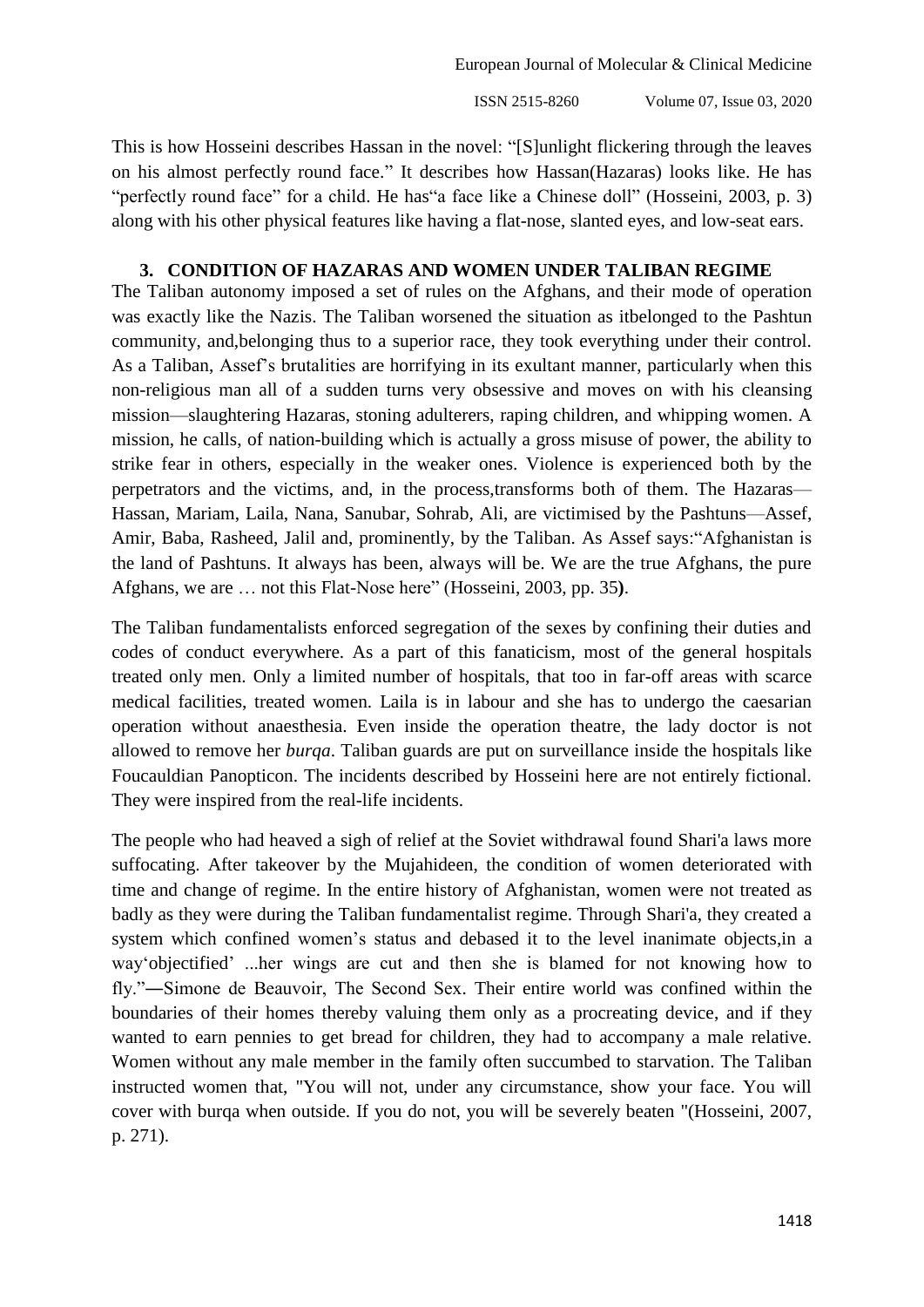#### **4. RESULT & DISCUSSION**

ISSN 2515-8260 Volume 07, Issue 03, 2020

#### *Minorities of Afghanistan and their Socio-Political and Religious Marginalisation*

Afghanistan is an Islamic state since the constitution does not recognise the rights of any minority group, therefore there are no minority rights. Yinger (1976) says, "A segment of the larger society whose members are thought, by themselves and/or others, to have a common origin and to share important segments of a common culture and who, in addition, participate in shared activities in which the common origin and culture are significant ingredients" (p. 4). Historically they have always been victimised, and most of the time the reasons are racial. They have been deprived of powerful positions within the government and white collared jobs and opportunities for education. To quote The State of Minorities in Afghanistan:

On ethnic grounds, there is no single group that represents more than 50% of the population, even though the largest group, the Pashtuns (40%), has tended to play a dominant role. The Tajiks (33%) come second. There also exist the Hazaras (11%), Uzbeks (8%), and Turkmens (2%). The Kyrgyzs, Balochs, Aimaqs, Ismailis, Brahuis, and Nuristanis etc comprise 1% or less each (The Asia Foundation 2014).

Although the Afghan Professional Alliance for Minority Rights (APAMR) has persistently directed its efforts on the minority rights, there is still not much help from the part of the Government. Moreover, the social structure allows the dominant ethnic groupsto be considered as superior, and minorities like Hazaras are assumed to be inferior, and thus fuelling the inter-community conflicts. Such prejudices, as noted by Tischler (2010), is "an irrationally based negative, or occasionally positive, attitude toward certain groups and their members" (p. 222). Lauer, in *Social Problems & The Quality of Life* (2004), suggests two reasons: support by social structural factors and psychological factors that instigate racism (p. 222). The prejudices are aftermath of stereotypical thought processes of socio-political institutions and such psychological aspects are backed by damaging stereotypical social thinking. According to Macionis (2011), "racial discrimination causes genocide or ethnic cleansing, slavery, and oppression. It also causes tremendous moral, cultural, and economic suffering to a country. In conclusion, it negatively affects to society" (p. 328). TheAfghan society is very stringent and fundamentalist as far as class, race and condition of women are concerned. The Pashtuns live in luxurious houses, but for the Hazaras, a little mud hut in the corner of the backyard of a Pashtun house is they have. Hassan also suffers mental trauma after he is raped by a Pashtun, "Ali paused with a log in his hand. A worried look crossed his face. Lately, it seems all he wants to do is sleep. He does his chores - I see to that but then he just wants to crawl under his blanket" (Hosseini, 2003, p. 88).

The dichotomy between Sunni Pashtuns and Taliban Pashtuns, Sunni Pashtuns and Hazaras, and Taliban Pashtuns and Hazaras run continuously. Moreover, because of their differences in opinion since ages,the Talibansstill accuse Hazaras of collaborating with the enemy Iranian army. The dispute between Sunni Pashtuns and Taliban Pashtuns took place because of their disagreements in religious conviction as Pashtuns believe that Taliban's fundamentalist dogma is nothing but misinterpretation of the*Quran*. The conflict started with Prophet Mohammed's death. The Sunnis chose Prophet's friend-Abu Bakar as the next inheritor,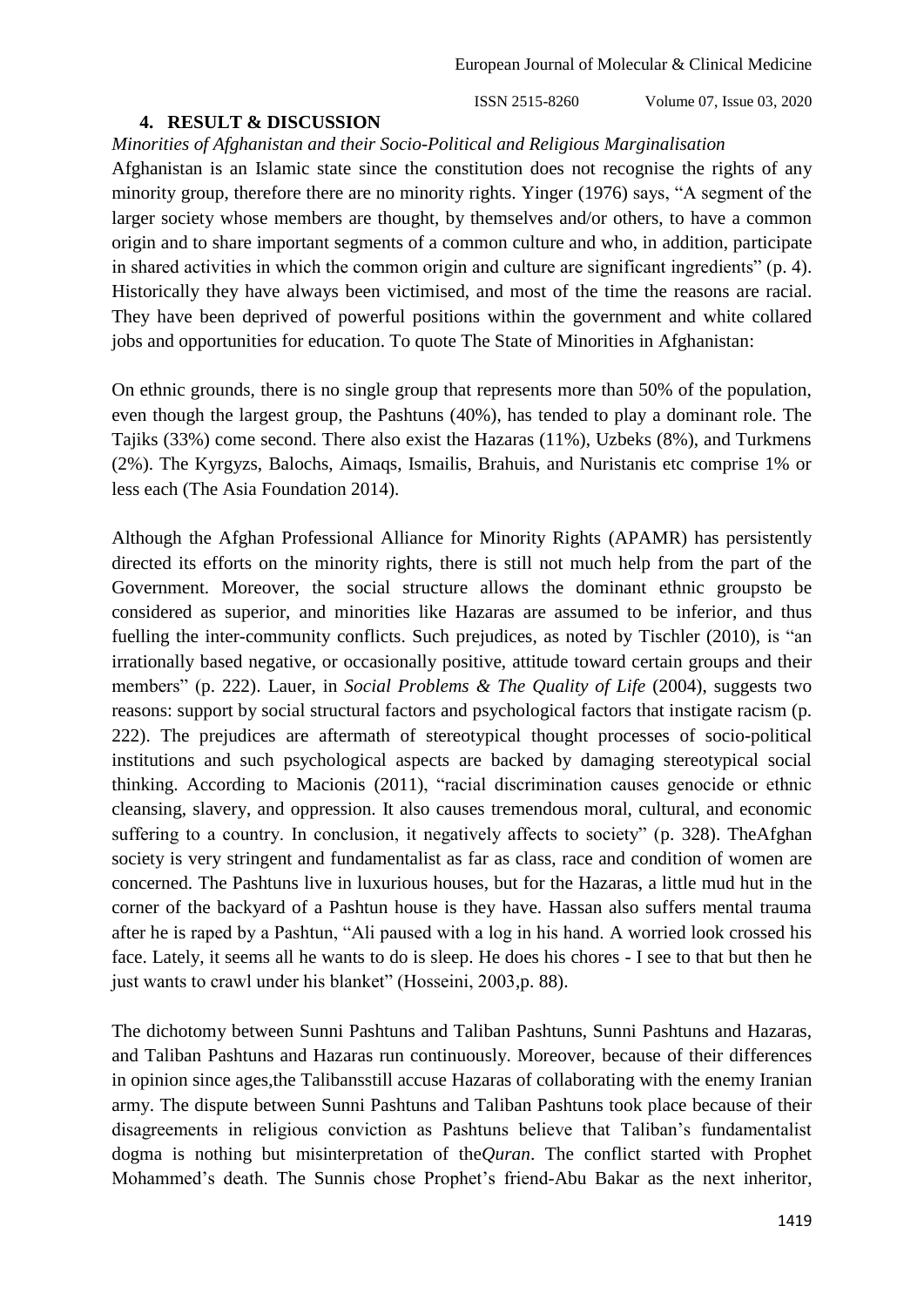ISSN 2515-8260 Volume 07, Issue 03, 2020 though Shi'aspreferred Prophet's cousin-in-law-Ali Bin Thalib as the next heir (Wahab and Youngerman, 2007). The Hazaras are supposed to be meek, impoverished, ridiculous, slave, and incapacitated people. Cleft-lipped Hassan and polio-ridden Ali are equated with the typecasts that work only as attendants, beggars, and servants. At the worst, they are sexually abused much to their disgrace and damage of self-respect.

The myth of 'pure race' is rejected by sociologists, race and ethnicity, created by society for its own ends, are fluid not static and biological and changeable with the geography. The socalled superior and inferior races have the geniuses and idiocies. Racism is prevalent in the world history - Nazis slaughtered the homosexuals, Jews, gypsies, and the physically disabled,as well as the clash between black and white Americans. The Taliban's genocide of minorities is 'ethnic cleansing'.

While the burqa had also existed prior to the emergence of Taliban and Mujahideen, but refusal to use it did not result in corporal and psychological penalties. The Taliban enforces the burqa on condition of spot beatings which is a way to control the women. Mariam, the young fifteen-year-old bride to the forty-year-old Rasheed endures the most difficult part of wearing a burqa:

―Mariam had never before worn a burqa. Rasheed had to help her put it on. The padded headpiece felt tight and heavy on her skull, and it was strange seeing the world through a mash screen. She practiced walking around her room in it and kept stepping on the hem and stumbling. The loss of peripheral vision was unnerving, and she did not like the suffocating way the pleated cloth kept pressing against her mouth." (Hosseini, 2007, p. 71)

The misinterpretation of the religious texts due to indoctrination, brainwashing, threats that work on souls and lead the underdogs to dysphoria like Hassan, Mariam and Laila. The Talibanis and Mujahideen, warlords walk in the streets announcing loudly new rules to women.

## **The Cultural Drift Publicised through Social Status**

Amir reads poems, stories, and brainteasers, knowing the fact that Hassan will always remain illiterate, unable to make any sense out of them. Amir's most liked moments in reading come when Hassan stumbles upon a word. The day Amir translates the Nasiruddin story to Hassan, he innocently asks,

"What does that word mean?" "You don't know what it means?" I said, grinning.

"Nay Amir agha.""But it's such a common word!"

―Still, I don't know it.‖ If he felt the string of my tease, his smiling face didn't show it**.**  (Hosseini, 2003, p. 27)

To compensate for the guilt later, Amir offers Hassan one of his old shirts or a broken toy, and that was enough to patch painful hoax to Hassan. The Pashtun generation has been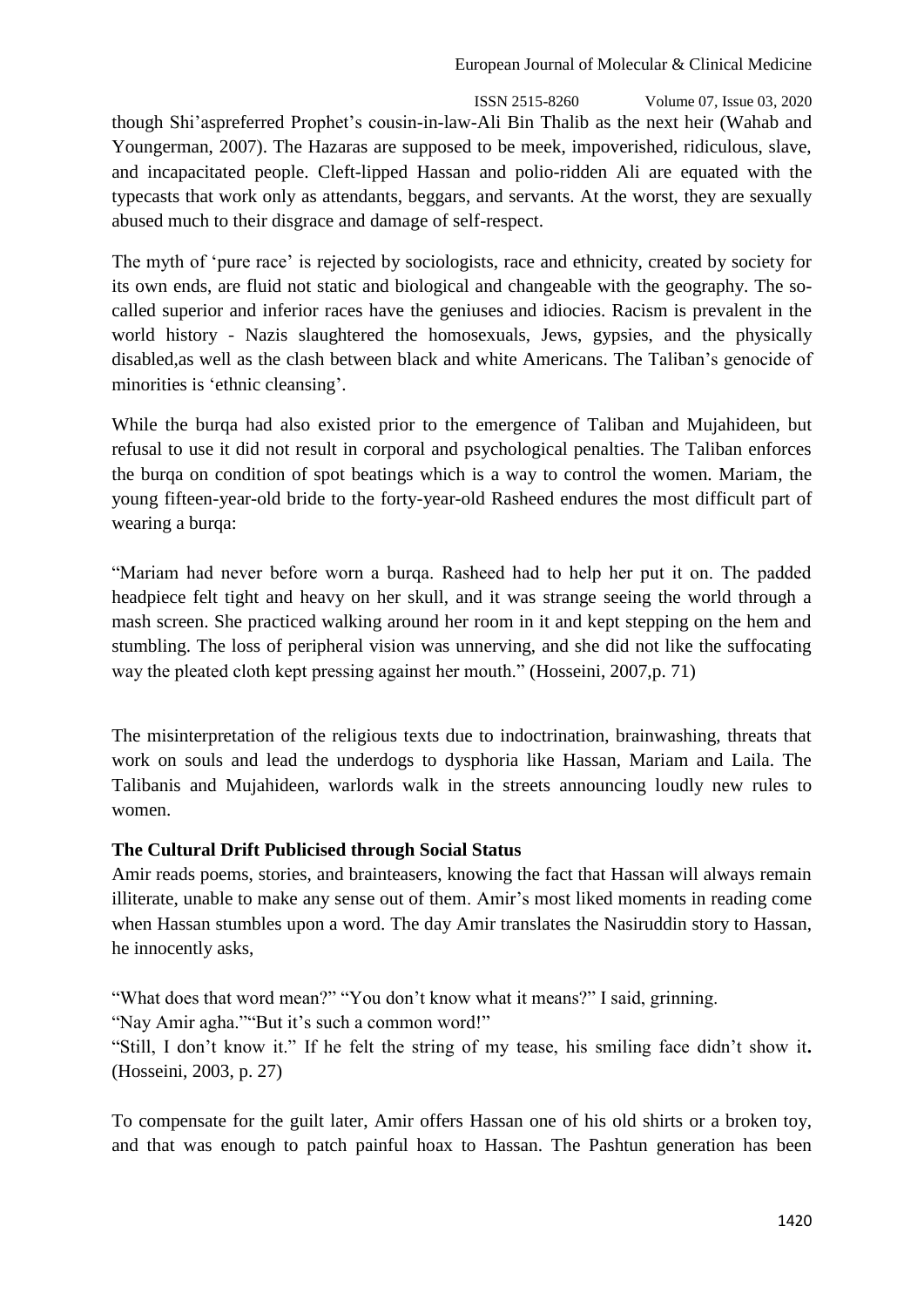ISSN 2515-8260 Volume 07, Issue 03, 2020 building it up within the minds of their children that the atrocities on Hazarascan be recompensed through any of their wrecked things.

# **The Position of Subaltern**

Afghanistan's past has designed gender nuances which influenced reputation of women in Afghanistan. The initial era of Amanullah Khan in 1923 witnessed improvements to women's lives. The next headship of the Democratic Party of Afghanistan which enforced an outline of communal alteration to permit women that headed towards the decade-long war between Afghanistan and the Soviet Union, the confinement of the Mujahideen, in addition to the dwindling of women's situation. Regardless of the downfall of these modifications, the twofold ages offer indication that Afghanistan had a past of copious vitalities to brand accessible women's civil rights in addition to recovering the footing on behalf of a further classless progress. By the side of the equivalent period, this ancient evaluation conveys to deft the consequence of the rustic/inner-city division in Afghanistan.

Even today, gender disparity is used for justification of discrimination against the other. Their individuality remains crushed and are taken to be homogeneous, anonymous masses without any desire or authority of their own. "one is not born, but rather becomes, a woman" (De Beauvoir,p. 295). The society, in which a woman is considered to be a second-class citizen, cannot be expected to treat them well during the conflict, when there is no law and order. The pitiable condition of such women who obey their *mahram*s (a close male relative) unquestionably can easily be imagined. In Afghanistan, women have to follow strict patriarchal codes, further strengthened by the war. Women in Afghan institutions are viewed as irrational, fragile devoid of equal status. Womankind associated to traditional Afghan society today has more obligations in the native affairs somewhat than their role in public domains. Since past, a boy is more favoured than a girl. Education for boys begins at eight or nine years of age whereas girl usually do not go to school, they are taught to be virtuous wives and perform household chores.

Rasheed equals Mariam to a durable, horrible Russian car- a Volga. Instead, Laila is a Benz which needs certain care. Hosseini shows how women are objectified. Moreover, at any time a wife can be replaced by another one. Mariam recallsher mother Nana's voice: "A man's heart is a wretched, wretched thing, Mariam. It isn't like a mother's womb. It won't bleed; it won't stretch to make room for you" (Hosseini, 2007,pp. 37).

Laila'sparents died in a rocket explosion, and her lover unwillingly fled to Pakistan due to war, leaving her alone, helpless, and pregnant. She has no choice left but to marry Rasheed who is of her grandfather's age. Rasheed is already bewitched by her captivating looks and wants to marry for the third time. Mariam's transformation from adolescent to subservient to bitter to warm and considerate and finally a murderer is due to the reason that she suffers from a constant feeling of embarrassment for being born as a female to a lower ethnic community. Educated city girl Laila, however, believes that she is not in any way inferior or less than a man.

Morton quotes the words of Spivak as: Subaltern which literally means substandard or not up to the mark kind of people who have no voice. Spivak justifies that never acquired an opportunity to take up a stand for themselves neither they were heard. She goes on to add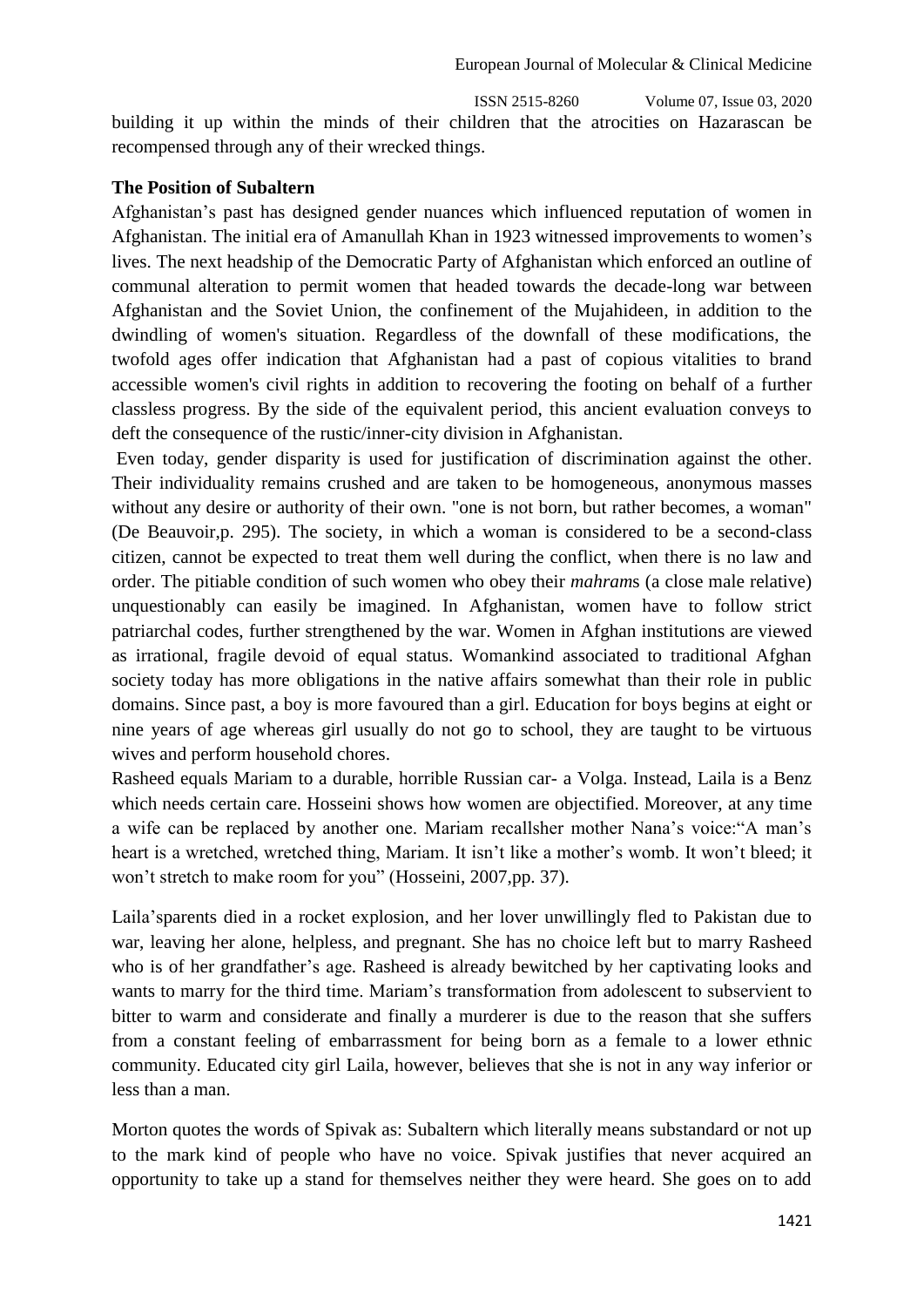#### European Journal of Molecular & Clinical Medicine

 ISSN 2515-8260 Volume 07, Issue 03, 2020 "the subaltern has no history and cannot speak, the subaltern as female is even more deeply in shadow" (287). Joe R. Feagin, denies the idea of inferiority to superiority. Race is merely a socially constructed ideology which has no biological linkage. Culture, in this matter, is an ideology paved on false consciousness and misconception of religious texts to tyrannise the minorities. The socio-cultural structure limits their physical and cognitive participation resulting in exclusion from social, political and economic milieu. As Amir says:

An entire chapter dedicated to Hassan's people! In it, I read that my people, the Pashtuns, had persecuted and oppressed the Hazaras. It said the Hazaras had tried to rise against the Pashtuns in the nineteenth century, but the Pashtuns had quelled them with unspeakable violence. (Hosseini, 2003, pp. 9)

There is also less description of Hazara ethnics in the Afghan history textbooks. Amir further says:

The following week, after class, I showed the book to my teacher and pointed to the chapter on the Hazaras. He skimmed through a couple of pages, snickered, handed the book back. "That's the one thing Shi'a people do well," he said, picking up his papers, "passing themselves as martyrs." He wrinkled his nose when he said the word Shi'a, like it was some kind of disease. (Hosseini, 2003, pp. 9)

Accepted by Feagin that the powerful groups used the racist ideology and colonised more than eighty percent of countries in the world, he takes these racist constructions as "typically created, codified, and maintained by those at the top of society, although this construction takes place in ongoing interaction with the views and practices of ordinary citizens". In the imaginary replica world of Hosseini too, the readers see two contrasting mainstays of the same society: Sunni and Shi'a, the affluent and the needy, Pashtun and Hazara, the dominant and the frail. Amir knows about his superior status:

I became what I am today at the age of twelve, on a frigid overcast day in the winter of 1975. I remember the precise moment, crouching behind a crumbling mud wall, peeking into the alley near the frozen creek. (Hosseini, 2003, pp. 1)

For Feagin, not only the oppressed and inferior race but also the dominant are alienated as the privileged race keeps on proving its one-sided standing and the other is under challenge to surmount the oppression. Assef being Pashtun:

The curious thing was, I never thought of Hassan and me as friends either…. In the end, I was a Pashtun and he was a Hazara, I was Sunni and he was Shi'a, and nothing was ever going to change that. Nothing. (Hosseini, 2003, pp. 24)

Assef got approval for Hassan's rape in Amir's silence as the latter did nothing to save his buddy from a Pashtun. Assef strongly hates the people other than the Pashtuns and joins Taliban just to purify the land by means of genocide: "Afghanistan is like a beautiful big house that was filled with garbage (Hazaras)". Later, in the novel, he killed many Hazaras.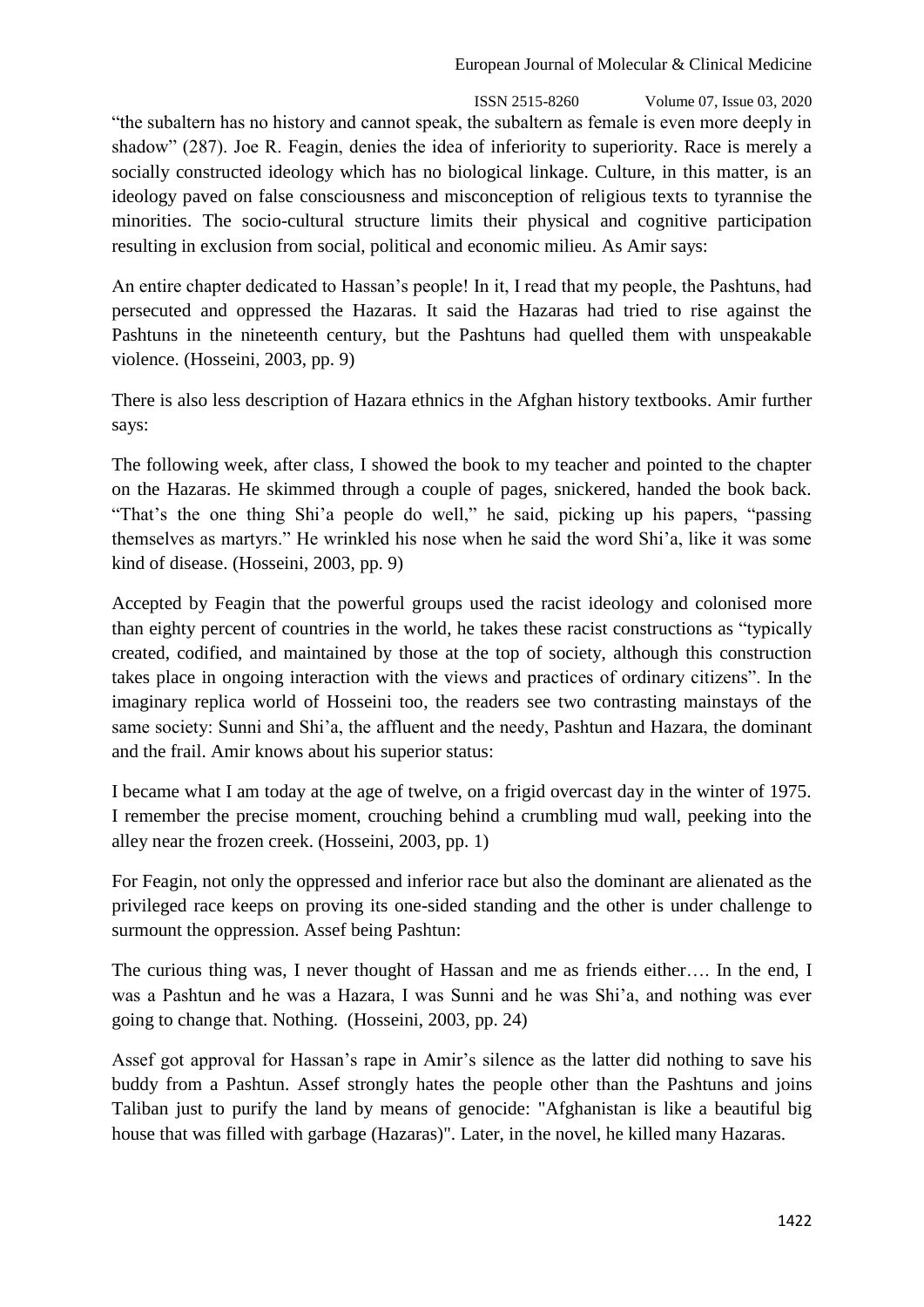ISSN 2515-8260 Volume 07, Issue 03, 2020 Every day, bodies were found tied to trees, sometimes burned beyond recognition. Often, they'd been shot in the head, had had their eyes gouged out, their tongues cut out". (Hosseini, 2003pp. 159)

The minorities face sacrifices, exclusion, oppression, discrimination, and alienation. Feagin negates the idea of superiority based on facial or biological differences. In *A Thousand Splendid Suns*, a young Talib, in presence of the judge tells Mariam that Allah has created men and women with distinct abilities, and to justify his argument he misleads the folk by refusing to believe in science.

I wonder," the young Talib said. "God has made us differently, you women and us men. Our brains are different. You are not able to think like we can. Western doctors and their science have proven this. This is why we require only one male witness but two female ones. (Hosseini, 2007, pp. 324)

The Giant Buddha in Bamiyan, the greatest historical artifacts in Afghanistan, had been blown apart, irrespective of the citizens of the world advocating against the act. The chanting of*Allah-u-akbar*resonatedafterevery blast. This act of hatred was vindicated stating it as an effort to purify the nation of what they viewed as Hindu sacrilege. A threatening admonition of the Taliban disfavouring anything other than their own radical Islamic values.

Mammy always told Laila that she had inherited her hair color-as well as her thick lashed, turquoise green eyes, her dimpled cheeks, her high cheekbones, and the pout of her lower lip, which Mammy shared-from her great-grandmother, Mammy's grandmother". (Hosseini, 2007, pp. 60)

She had short, wiry black hair and a good-humored, almost perfectly round face. Her lips were much fuller than Mariam's, the lower one slightly droopy, as though dragged down by the big, dark mole just below the lip line. She had big greenish eyes that shone at Mariam with an inviting glint. (Hosseini, 2007, pp. 39)

Babi said that there were tensions between their people-the Tajiks, who were a minority, and Tariq's people, the Pashtuns, who were the largest ethnic group in Afghanistan…..Pashtun kings ruled this country for almost two hundred and 'fifty years, Laila, and Tajiks for all of nine months, back in 1929. (Hosseini, 2007, pp. 72)

The rift continues: "Rasheed had called the customer a monkey faced Uzbek. A gun had been brandished. A skewer pointed in return."  $(271)$ 

Johan Galtung's paper, "Violence, Peace and Peace Research", published in 1969, presents conflict theory with the help of structural, cultural and direct violence. Injustice and inequality in the society are implanted in society like ideology stated by Carl Marx and there is inseparable relationship between Power and knowledge as per Foucault, the Taliban's coercion in name of religion. Politicised discrimination and structural norms are so deeply embedded in the collective consciousness of the society that they seem inevitable and natural, and people evaluate all happenings accordinglyin the name ofcultural violence. Both structural and cultural violence lead to a visible direct violence enacted by an actor which can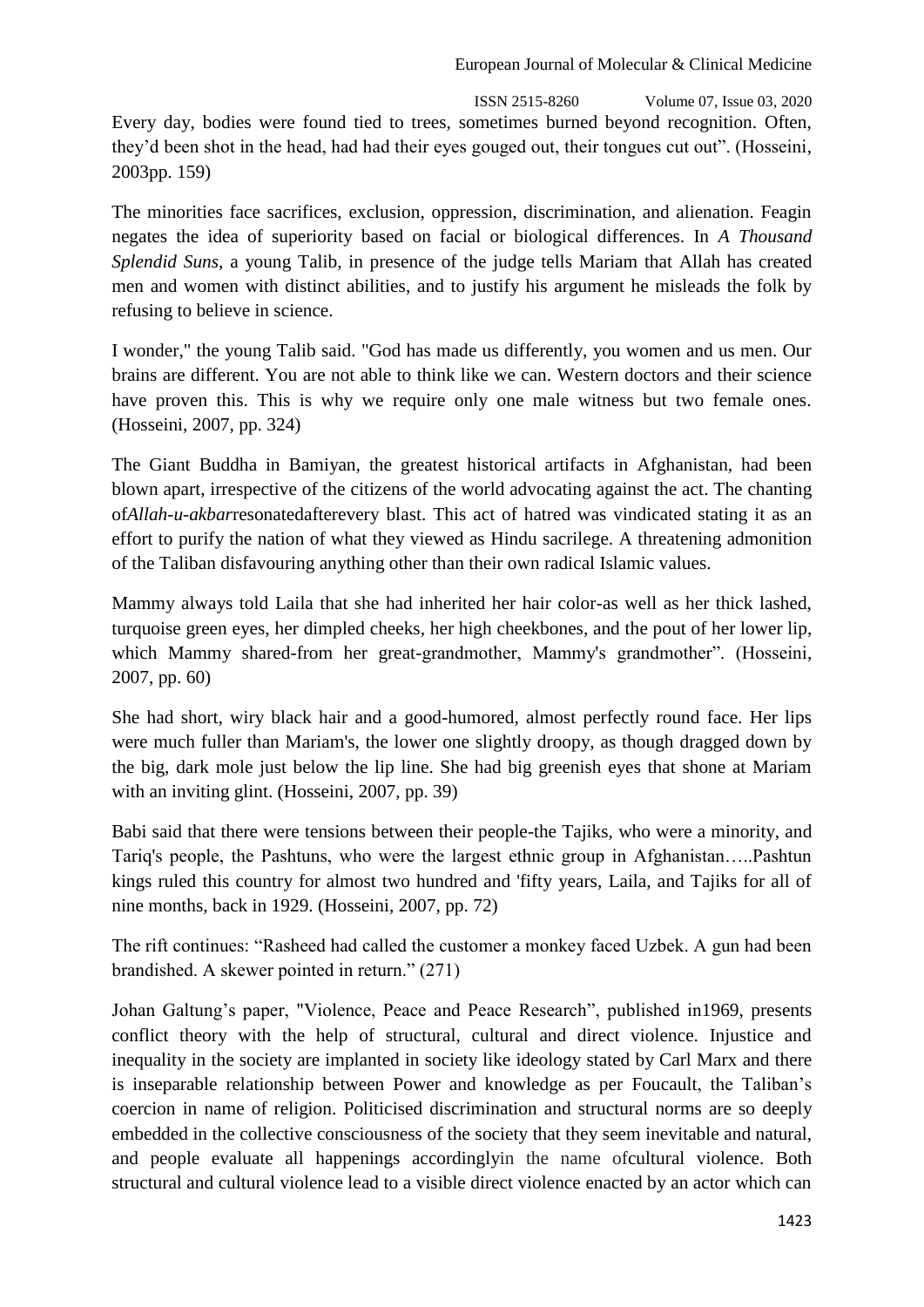ISSN 2515-8260 Volume 07, Issue 03, 2020 be physical, mental, or psychological. Ahmad Massoud, a Sunni, is murdered for opposing the religious interpretations by the same Sunnis - Mullahs and the Taliban. Al Qaida extremists assassinated him just for different opinion about same religion:

As they're talking, a bomb hidden in the video camera goes off. Kills Massoud and one of the journalists. They shoot the other one as he tries to run. They're saying now the journalists were probably Al Qaeda men. (Hosseini, 2007, pp. 339)

Laila knew that somewhere in the city someone had just died, and there would be bodies to step around in the morning. Then Kabul's dogs, who had developed a taste for human meat, would feast. (Hosseini, 2007, pp. 169)

The Hazaras are doubly excluded, from the Pashtun and from the Talibans. Edward Said's notion of the 'Other' in Orientalism, internal colonisation, and the exploitation of Hazaras and women as ethnically marginalised considered as incapable to contribute towards social well-being. The colonisers also framed it withinthe civilising mission.

# **5. CONCLUSION**

Hosseini's central characters of his fictional world, who are the epitomes of ethnocentric and gender-biased Afghan society, are actually flesh and blood creatures who are wrenchingly sensitive to their plight. The struggle for existence by minorities across the world is not new. The male writer has been able to depictwith sensitivity the narrative of the women's issues. It is the Hazaras and the women who eventually pay the price,though whatever else may be the basis of the actual problems. Through the essence of double marginalisation, Hosseini has added soul to it, and rendered itin a reasonably awe-inspiring manner. The power holders the Taliban, the Pashtuns, and the Mujahedeen - are directing the nation-state for their own benefits making the condition of Hazaras, women and children pathetic. Thinking of the betterment of their lives is like a dream for the minorities who only resist for their survival throughout their lives. Both of Hosseini's best-selling novels depict the impact of apartheid and the paraphernalia on the marginalised section. This essay argues that these racist and ethnic foregrounds are only socially constructed which are imbibed in each individual since his/her birth, on the basis of which they judge themselves and others which leads them to somatic incapacitation. Biological violence can be seen in all dichotomies: men-women, top dogs-underdogs, powerholders-minorities, wealthy-needy, etc. It can be eradicated at three triads of structural, cultural, and direct violence levels by eliminating its foundation at the structural level. Physical, psychological, and sexual violence is likely to be controlled if it is stopped at the structural-ideological level. Egalitarian thinking can be promoted by negating feudalisation in petrified and hierarchical structural societies in their first run. Inequality, stratification, ethnic disparity like the Taliban and mujahideen doctrine of misinterpretation of the religious texts by indoctrination, brainwashing, and coercion are social constructions. Sometimes, congruence between discourses is attained to bring latent agreement. They work on souls and lead the underdogs from euphoria to dysphoria.